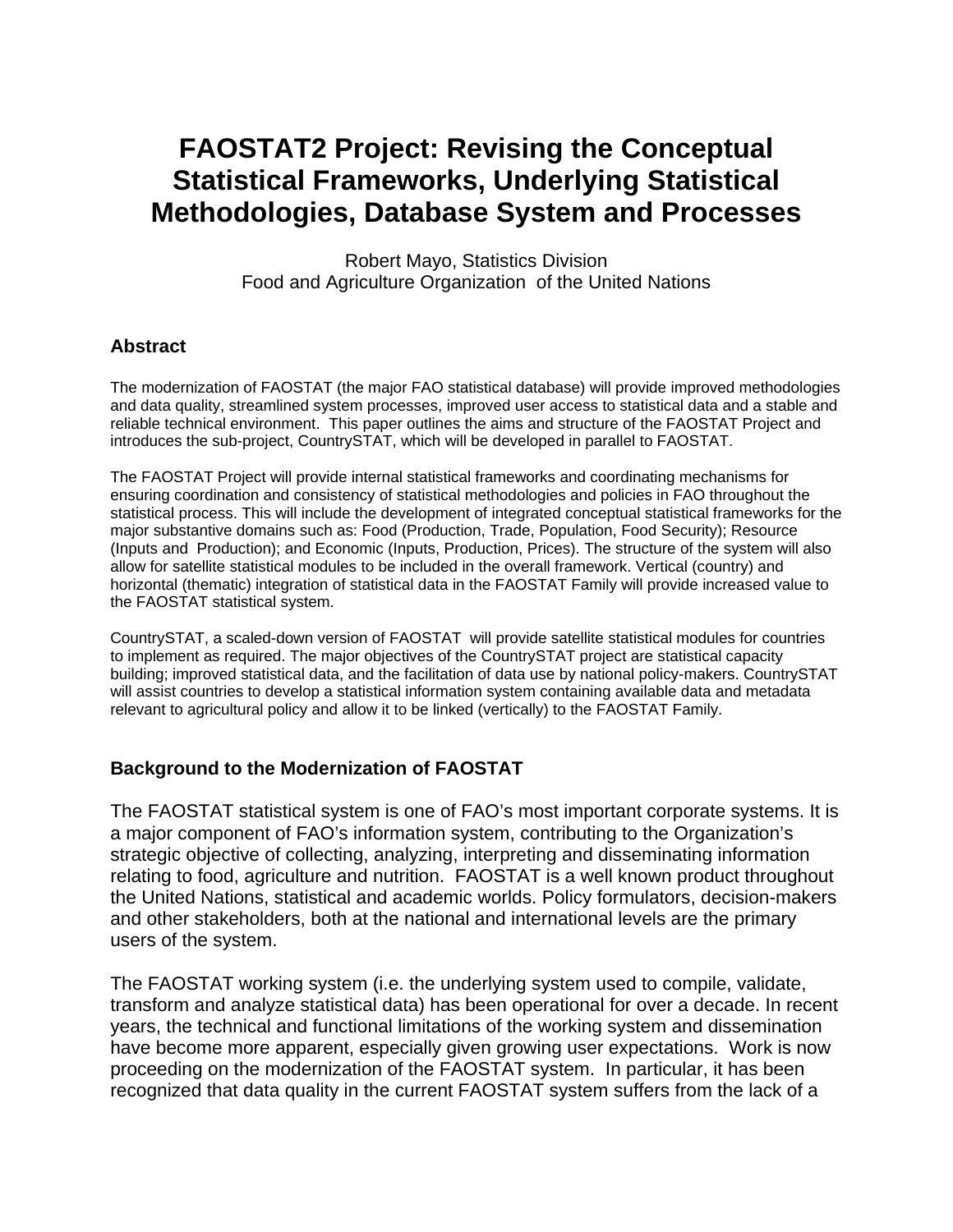structured coherent and consolidated data or outdated statistical frameworks in some of the key statistical domains. The modernization of FAOSTAT has provided the opportunity to revisit the underlying data, database and dissemination structures and developing new structures that will provide enhanced data quality and sustainability of the FAOSTAT system.

## **Structured frameworks for international statistical databases**

The modernization of the FAOSTAT statistical system provides a unique opportunity to review and enhance the whole statistical process (see Figure 1) from the collection of data at national level until the dissemination of data and metadata to the users.



Figure 1. FAOSTAT Data Flow

The new FAOSTAT system revolves around a core FAOSTAT module (see Figure 2) with distributed database modules around the core module. This model provides a flexible approach as the satellite databases need only to have linkages to the core and other modules to enable data interchange. The core module will have standard statistical metadata elements to facilitate data interchange with the other database modules. Only selected statistical data will be included in the core module (see Figures 3 and 4). The structure of the system will also allow for satellite statistical modules to be included in the overall framework and various indicators to be developed or included as required.

The new system (via CountrySTAT – a scaled down country-based version of FAOSTAT) will provide the capacity to store and report on country data that is captured at the sub-national or administrative unit level.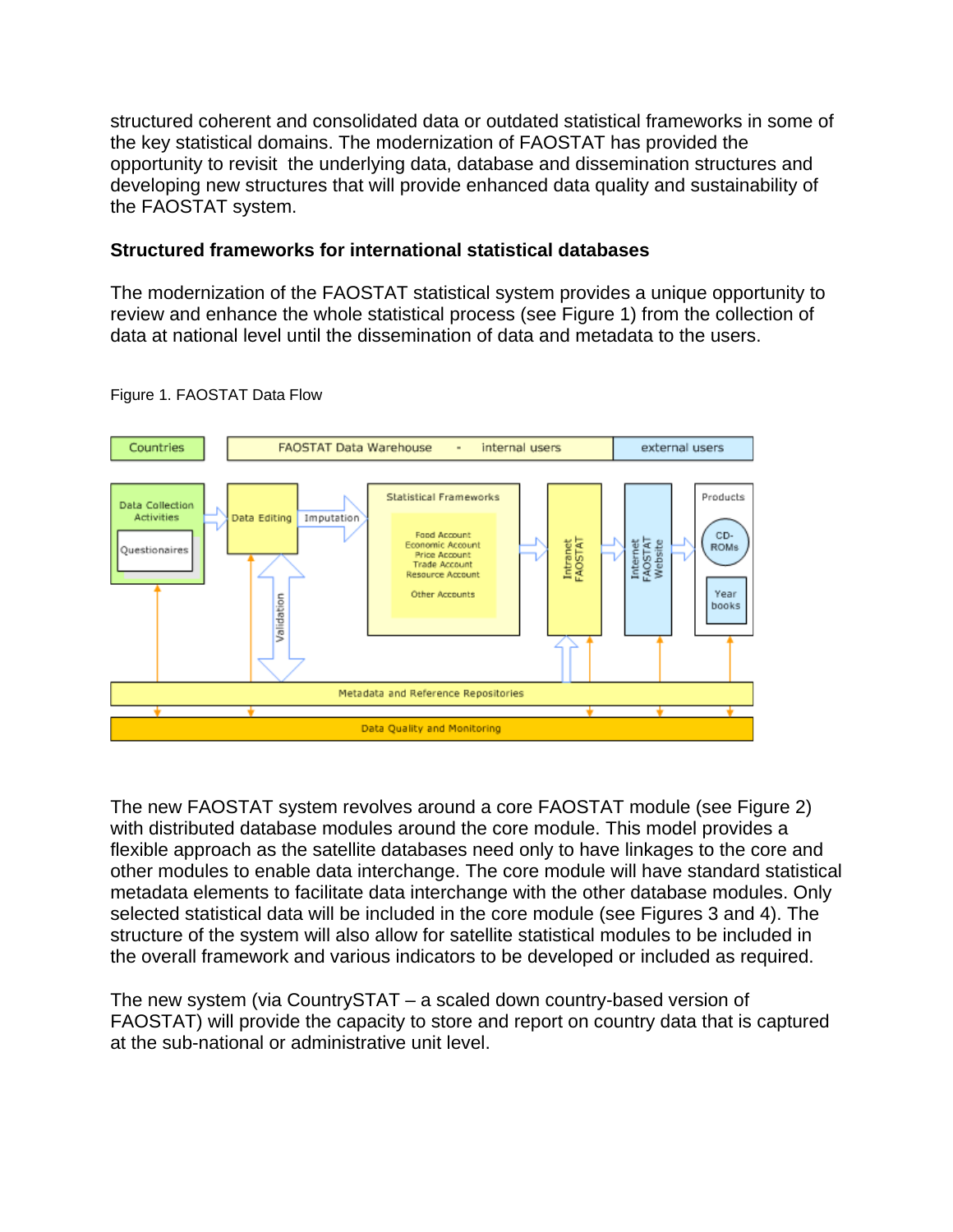Figure 2. FAOSTAT Family - Core and Related Data Modules



The new FAOSTAT system will provide internal statistical frameworks and coordinating mechanisms for ensuring that statistical methodologies and policies are applied consistently throughout the statistical process. This will include the development of integrated core conceptual statistical frameworks for the major substantive domains such as: Food (Production, Trade, Population, Food Security); Resources (Inputs and Trade); and Economic (Inputs, Production, Prices). See Figure 3 for an overview of the initial core FAOSTAT Framework.

Figure 3. The new FAOSTAT Core Statistical Framework

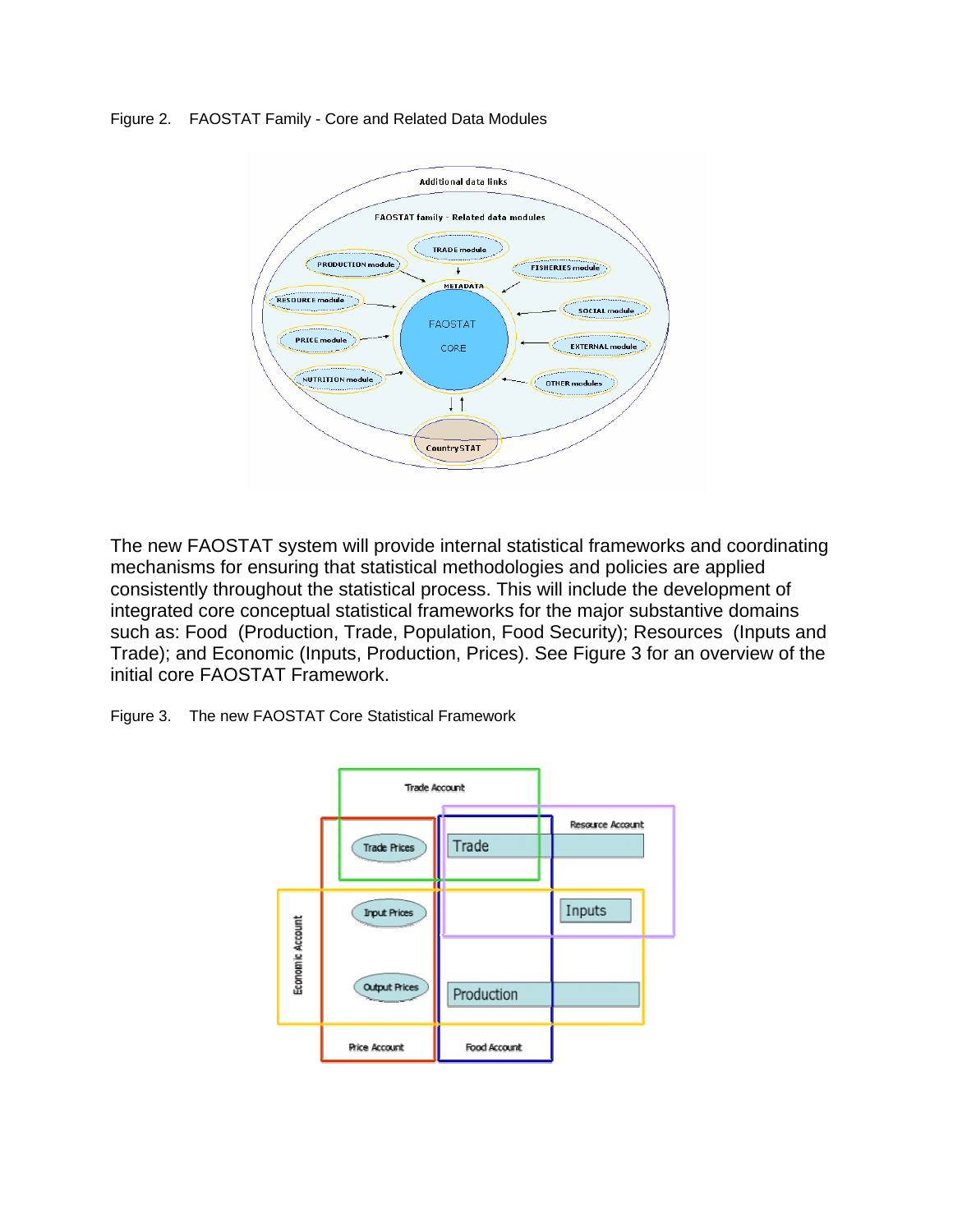Each of the core statistical frameworks will provide a structured format for the statistical data. From these structured formats, key policy indicators will be produced. The Core Food Module (see Figure 4) provides an example of how this approach will be implemented, taking initial agricultural production and trade data and structuring it and producing estimates on undernourishment. The FAOSTAT core frameworks will provide a consistent set of data for further analysis.



#### Figure 4. FAOSTAT Core Food Module

#### *The FAOSTAT Core:*

The FAOSTAT Core is a collection of consolidated, coherent and complete datasets based primarily on official data collections providing the essential datasets required for agricultural policy formation and analysis. The data to be include in the Core will need to meet criteria such as: time-series format (annual calendar year); global coverage using statistical recognized boundaries; coherent (meaning that there are no missing values when necessary values will be estimated to fill the gaps). The Core will include approximately 150 commodities (the Supply Utilization Account (SUA) commodities) from approximately 200 countries and 100 dimensions for all years. The FAOSTAT core will provide a complete dataset in which users will benefit from a balanced and complete data set for analysis. The data which is not in the Core will be kept in Related Data Modules and Additional Data Links

#### *FAOSTAT - Related data Modules:*

Datasets directly related to the FAOSTAT- Core datasets but not part of the essential set necessary for agriculture policy formulation and analysis at macroeconomic level are included in the FAOSTAT- Related Modules. These Related Modules (production, trade, prices, resources, etc) would house the detailed FAOSTAT data and would not include estimated or calculated data.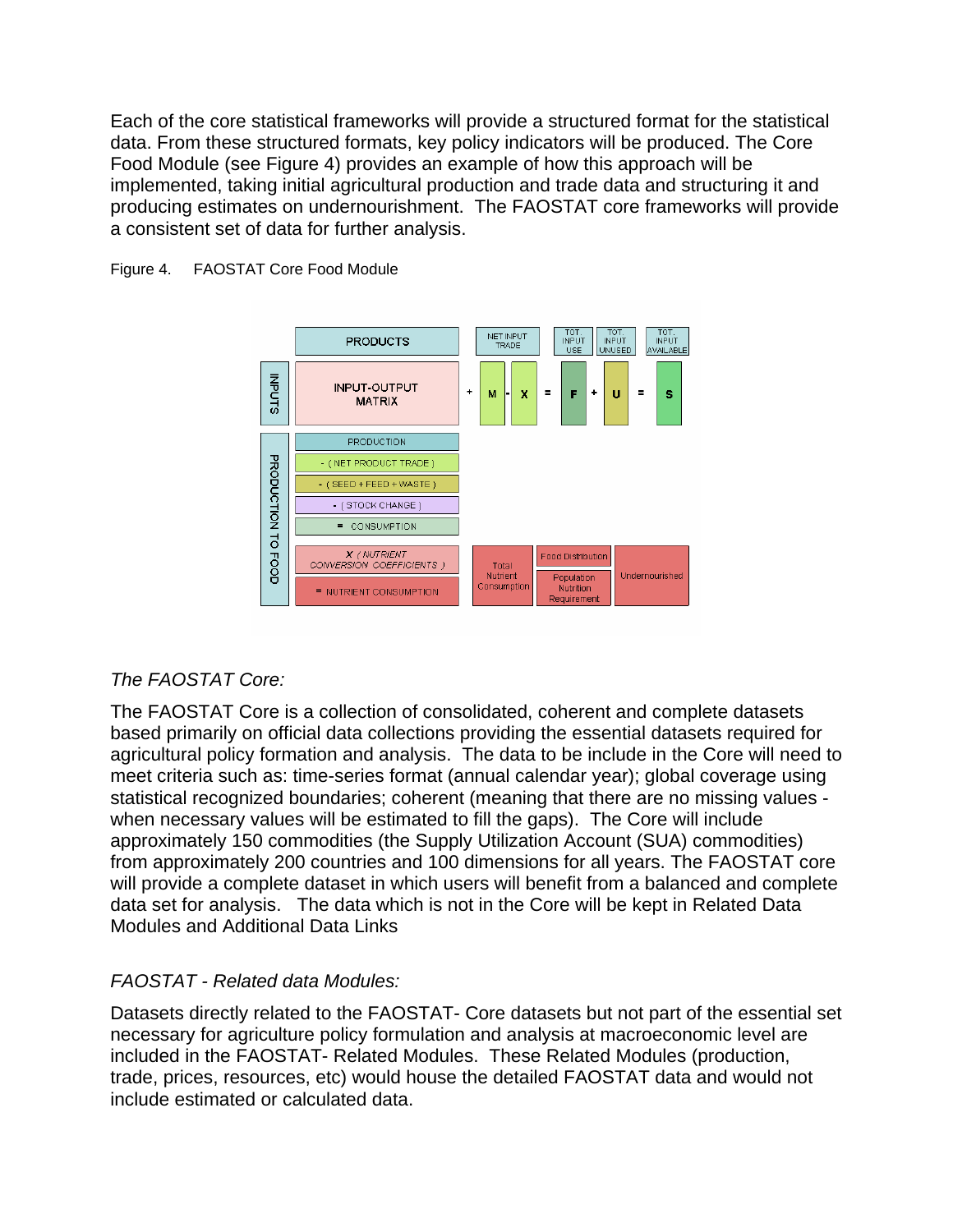#### *FAOSTAT- Additional Data Links:*

This group is composed of all the datasets and databases that do not meet the criteria to be included in the FAOSTAT family (Core and Related Data Warehouse). Thus, data sets that are of value (thematically or detail wise) to the data in FAOSTAT but may have different time dimensions, statistical boundaries or structures will be linked to the FAOSTAT family.

#### **Horizontal (thematic) integration of statistical data at international level - the FAOSTAT family**

The integration of data in FAOSTAT will provide considerably greater value to users. One of the main activities to be carried out to improve the utility of the data component of FAOSTAT is to review the structure and quality of current datasets and analyze possible new datasets that may be available for dissemination. This will include both internal datasets and those from external sources. Delivery of these new datasets will make available important information required by FAO users for data analysis.

Figure 4. Horizontal Integration of FAOSTAT Thematic Modules



#### **Horizontal and vertical (country) integration of statistical data at international level**

As can be seen from Figure 5, the FAOSTAT data warehouse will provide horizontal and vertical integration of data. The Statistical Metadata is the key to linking data at both horizontally and vertically in FAOSTAT.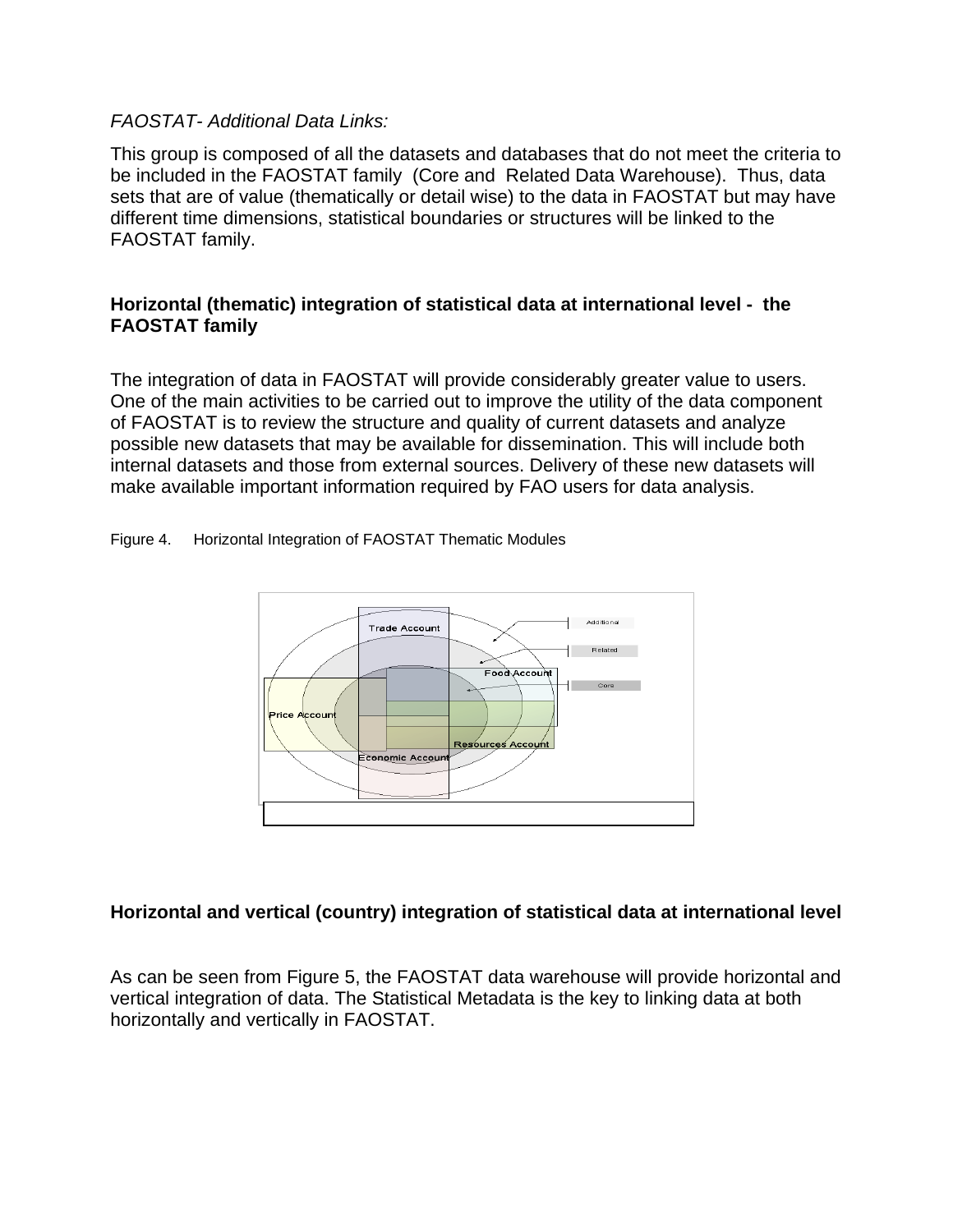#### Figure 5. Horizontal and Vertical Integration of FAOSTAT Thematic Modules



#### **Horizontal and vertical integration of statistical data at national level**

The country version of FAOSTAT - CountrySTAT will follow the same data structure as FAOSTAT, but will be broader and deeper – i.e. greater horizontal and vertical dimensions/depth will be included, thus adding greater detail to the data. As can be seen from Figure 6, the same Core structure will be implemented but have detail such as country specific detail for international trade statistics. International trade merchandise trade statistics are used in Figure 6 to show the structured frameworks for vertical and horizontal integration using the 6-digit, 8-digit and 12-digit Harmonized System (HS) based coding. This allows for greater detail to be provided (depth and breath) than in FAOSTAT.

Figure 6. Horizontal and Vertical Integration of CountrySTAT Thematic Modules

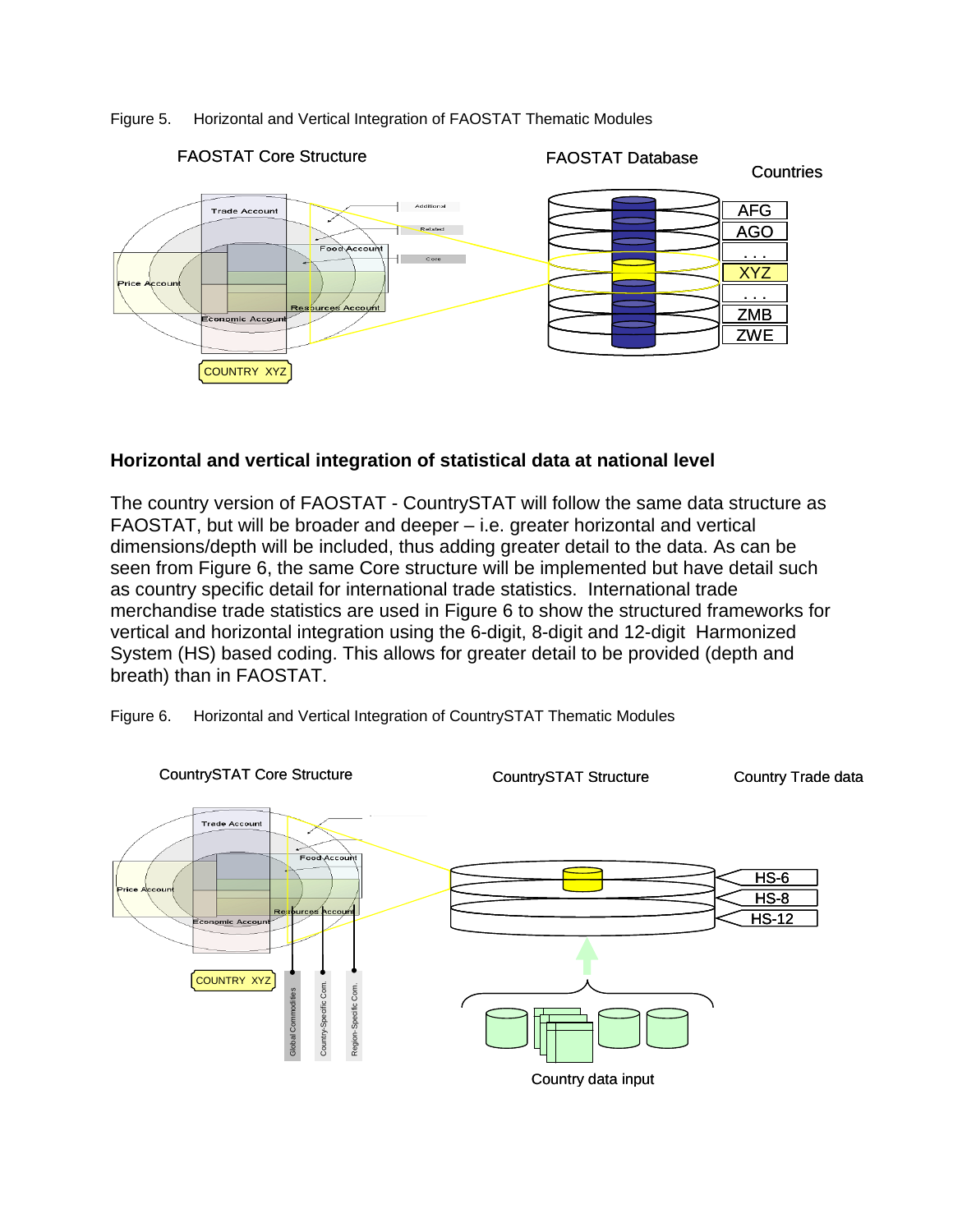The CountrySTAT database will allow for broader datasets than those included in FAOSTAT. This will allow countries to include data specifically relevant to their own needs but consolidated in the CountrySTAT Core and to provide integration with other data from their country that would not normally be in a format for analysis. For example, the use of a consistent CountrySTAT Core will allow Country X to directly compare data with Country Y.

### **Vertical integration of statistical data between national and International levels**

The vertical integration of statistical data between CountrySTAT (countries) and FAOSTAT (FAO) will be possible due to the use of consistent data concepts, classifications and structures and other metadata. As can be seen from Figure 7, data will be able to be exchanged in either direction and many possibilities will available for adding value to data by increasing its accessibility for analysis.



Figure 7. Vertical integration of statistical data between national and International levels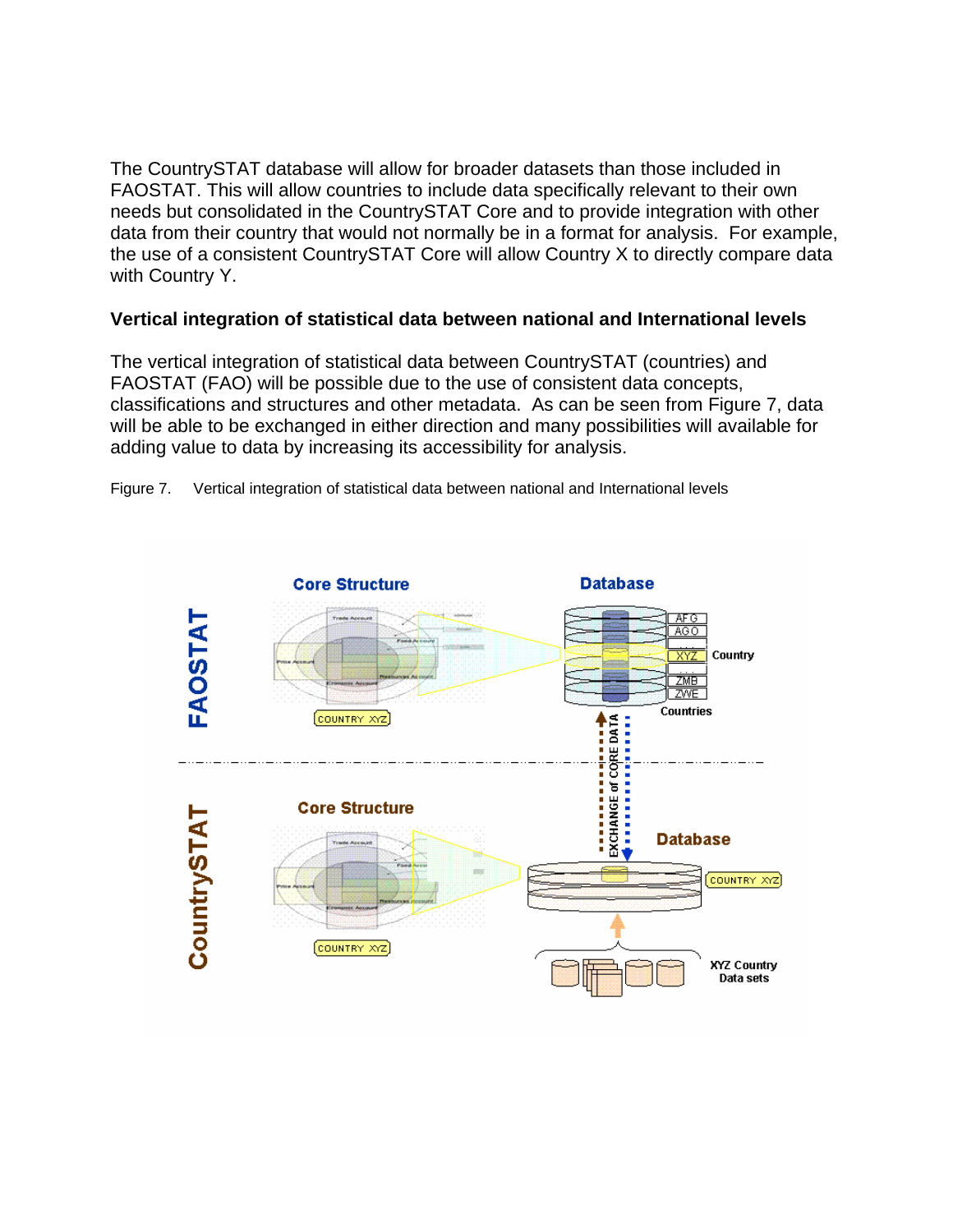# **Key ingredients in statistical data integration - methodologies and data standards**

The FAOSTAT system relies on the inclusion of data from diverse sources to address the needs of more organizational units within FAO and outside FAO. By conforming to common data concepts, definitions, codes and methodologies. The new FAOSTAT is revisiting existing methodologies, identifying areas for improvement which include standardization of data concepts and definitions. The requirement analysis recognized the need to address data management and statistical methodology issues. This includes identifying the appropriate organizational mechanisms to support ongoing data management and statistical methodology review.

#### *Statistical Metadata*

Metadata enhances understanding of any given data item within the system by documenting its definition, history of its values, methodology used in its collection, national contacts, etc. Statistical metadata is one of the keys for the integration of national and international statistical data in FAOSTAT. This information is also useful to statisticians who compile, validate and analyze the data, as well as to the users, both internal and external to FAO, who access the data. The construction of a metadata repository and its integration with FAOSTAT statistical data are essential components of the new FAOSTAT system. An overview of the new FAOSTAT Metadata System is provided in Figure 8.



Figure 5. Overview of the new FAOSTAT Metadata System

A central repository and standardized methods and modules for documenting metadata will be developed in order to avoid redundant collection and maintenance of metadata, as well as inconsistencies in the statistical process. The statistical metadata system will cover: concepts and definitions; classifications; symbols and units; explanatory notes; statistical methodology; data dissemination; data and metadata quality.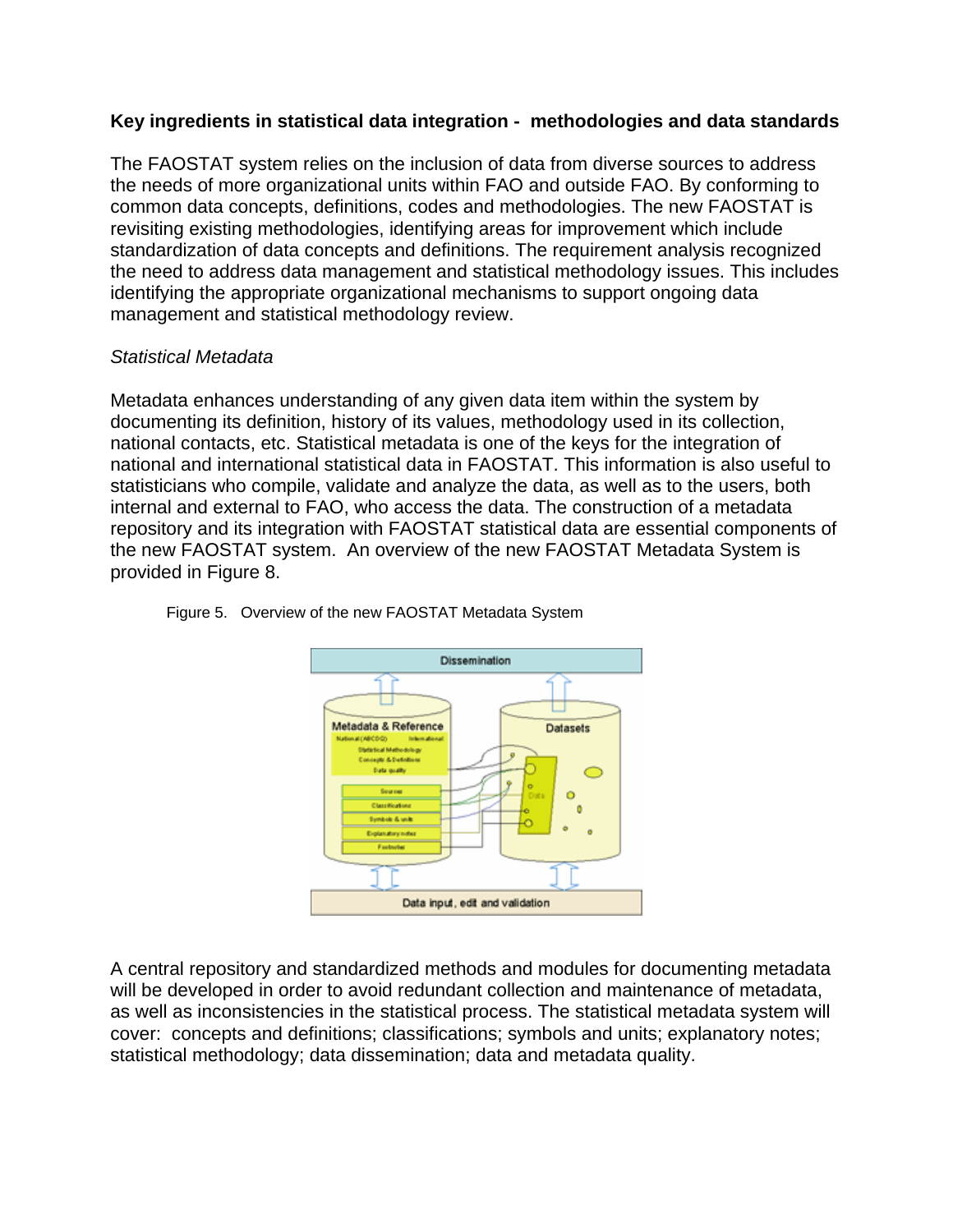#### *Data Quality Integration*

FAOSTAT data quality ultimately depends on the quality of the data reported by member countries and processed by FAO. FAOSTAT is developing standard data quality evaluation and monitoring processes of all statistical datasets to be included in the FAOSTAT Family. Preliminary work has begun on developing a description of the evaluation and monitoring<sup>1</sup>. The standard data quality evaluation and monitoring processes covers both data submitted by countries and data and then processed within FAO. On the basis of the quality descriptions, a list of process-oriented data quality indicators will be identified.

A predefined format (prepared by FAOSTAT) will identify the minimum and standardized set of information items to be included. Data quality - including value added and performance - will be monitored at three different points of the statistical process. Data quality problems identified at any point can be addressed directly, often in real time. Feedback loops will provide a mechanism for improving data quality (see Figure 9).

Figure 9. FAOSTAT Data Quality monitoring and feedback system



Quality indicators are compatible with those used by other agencies in the International Statistical System, adjusted to the specifics of agricultural data. FAO follows closely the work being carried out by other international statistical offices on data quality monitoring.

# **Data dissemination**

The FAOSTAT data portal is the most visible worldwide product offering users (policy formulators, decision-makers, statisticians, journalists, etc) a fast and reliable way to access FAO statistical information in the areas of food and agriculture. The new FAOSTAT structured statistical frameworks will greatly enhance the functionality of the portal and will strengthen the capacity of users to perform more substantive analytical work such as cross-domain data selection and analysis.

An improved interface, with the capacity to visualize FAOSTAT data and metadata or download them in different formats for further use, will provide users with their preferred tools for analysis. Key country indicators in the form of precompiled reports will provide a useful vehicle to assess a situation at a glance.

l 1 http://unstats.un.org/unsd/accsub/2004docs-CDQIO/1-FAO.pdf